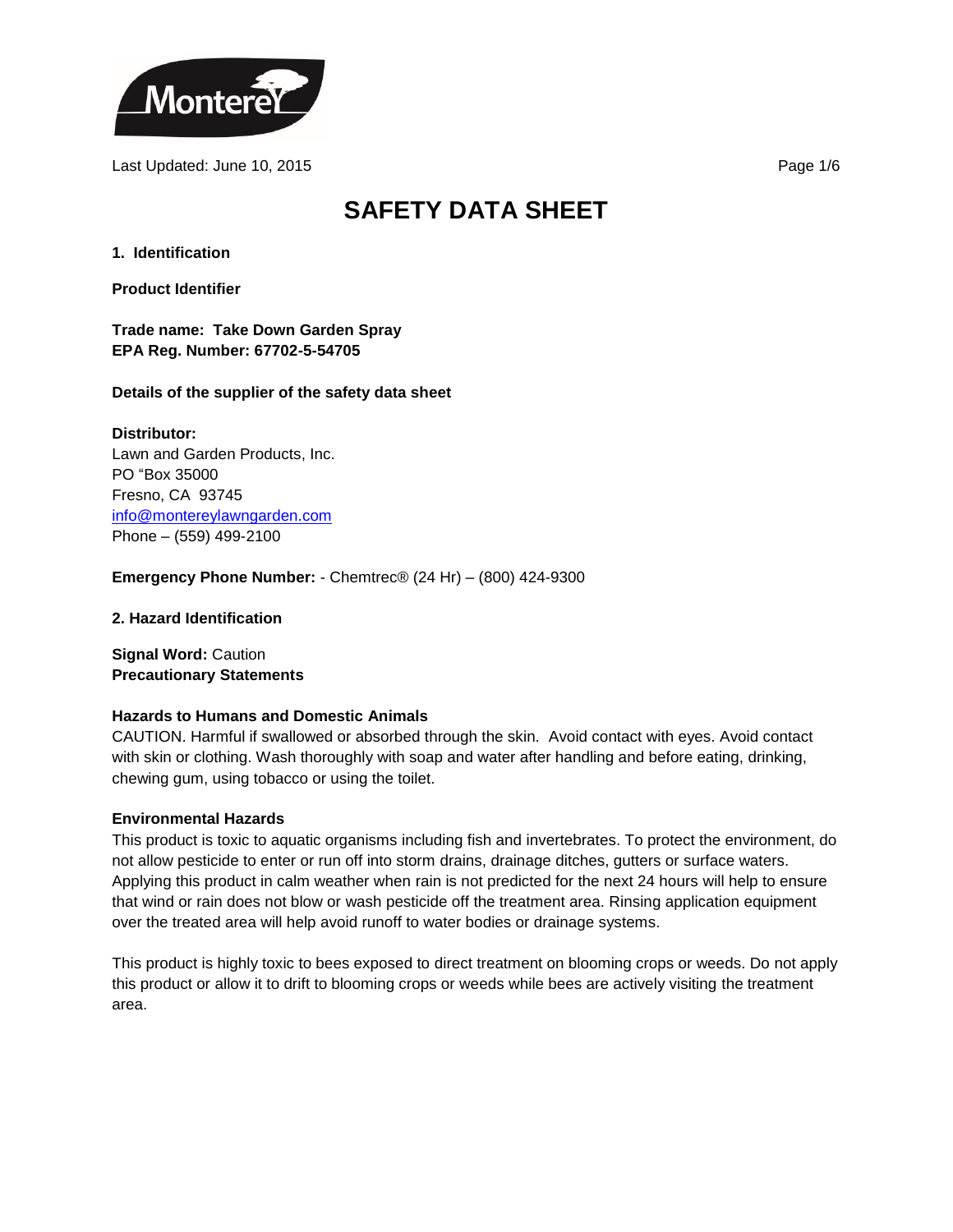# **Classification system: NFPA ratings (scale 0-4)**

 $Health = 1$  $Fire = 0$  $Reactivity = 0$ 

**HMIS-ratings (scale 0-4)**



# **3. Composition/information on ingredients**

# **Chemical characterization: Mixture**

| <b>Hazardous Components</b> |                          |                           |
|-----------------------------|--------------------------|---------------------------|
| <b>Components</b>           | $%$ (w/w)                | <b>Hazard Information</b> |
| None                        | $\overline{\phantom{a}}$ | -                         |

\_\_\_\_\_\_\_\_\_\_\_\_\_\_\_\_\_\_\_\_\_\_\_\_\_\_\_\_\_\_\_\_\_\_\_\_\_\_\_\_\_\_\_\_\_\_\_\_\_\_\_\_\_\_\_\_\_\_\_\_\_\_\_\_\_\_\_\_\_\_

# **4. First-Aid Measure**

# **Description of first aid measures**

**Inhalation:** Move victim to fresh air. Administer oxygen if breathing is difficult. Give artificial respiration if victim is not breathing.

**Skin:** In case of contact with substance, immediately flush skin with running water for at least 20 minutes. Wash skin with soap and water. Take off contaminated clothing and was before reuse. If skin irritation occurs: Get medical advice/attention.

**Eye:** If in eyes: Rinse cautiously with water for several minutes. Remove contact lenses, if present and easy to do. Continue rinsing. If eye irritation persists: Get medical advice/attention.

**Ingestion:** Do not induce vomiting. If person is drowsy or unconscious and vomiting, place on the left side with head down. Seek medical attention.

# **Most important symptoms and effects, both acute and delayed**

No further relevant information available

**Indication of any immediate medical attention and special treatment needed.**

No further relevant information available.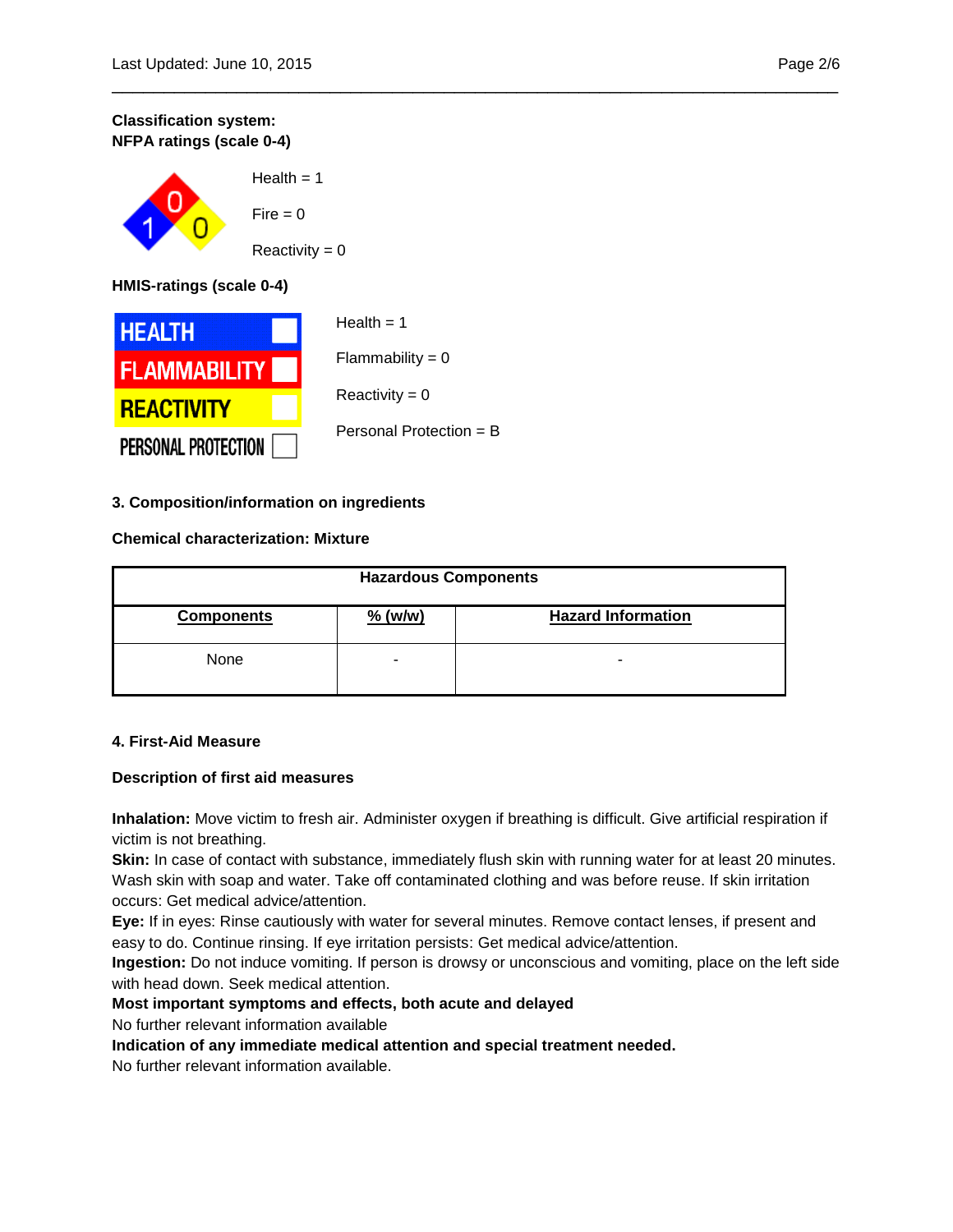#### **5. Fire-Fighting Measures**

#### **Extinguishing media**

**Suitable Extinguishing Media:** Regular foam, carbon dioxide, dry chemical, water. **Special hazards arising from the substance or mixture:** No further relevant information available.

\_\_\_\_\_\_\_\_\_\_\_\_\_\_\_\_\_\_\_\_\_\_\_\_\_\_\_\_\_\_\_\_\_\_\_\_\_\_\_\_\_\_\_\_\_\_\_\_\_\_\_\_\_\_\_\_\_\_\_\_\_\_\_\_\_\_\_\_\_\_

#### **Advice for firefighters**

**Protective equipment:** No special measures required.

# **6. Accidental Release Measures**

#### **Personal precautions, protective equipment and emergency procedures**

**Personal precautions:** Wear appropriate protective equipment. Do not touch or walk through spilled material. Do not touch damaged containers or spilled material unless wearing appropriate protective clothing.

**Environmental precautions:** Avoid run off to waterways and sewers

#### **Methods and material for containment and cleaning up**

**Containment/Clean-Up Measures:** Stop leak if can do it without risk. Absorb or cover with dry earth, sand or other absorbent materials and transfer to containers. .

#### **7. Handling and Storage**

#### **Precautions for safe handling**

**Handling:** No special precautions are necessary if used correctly.

# **Conditions for safe storage, including any incompatibilities**

**Storage:** Store in ambient temperature, well-ventilated place away from excessive heat. Keep container closed when not in use. Keep away from incompatible materials. **Incompatible Materials:** Caustic agents

#### **8. Exposure Controls/Personal Protection**

**Control Parameters**

**Components with limited values that require monitoring at the workplace:** Not required.

**Exposure controls**

**Personal Protective Equipment**



**Pictograms:**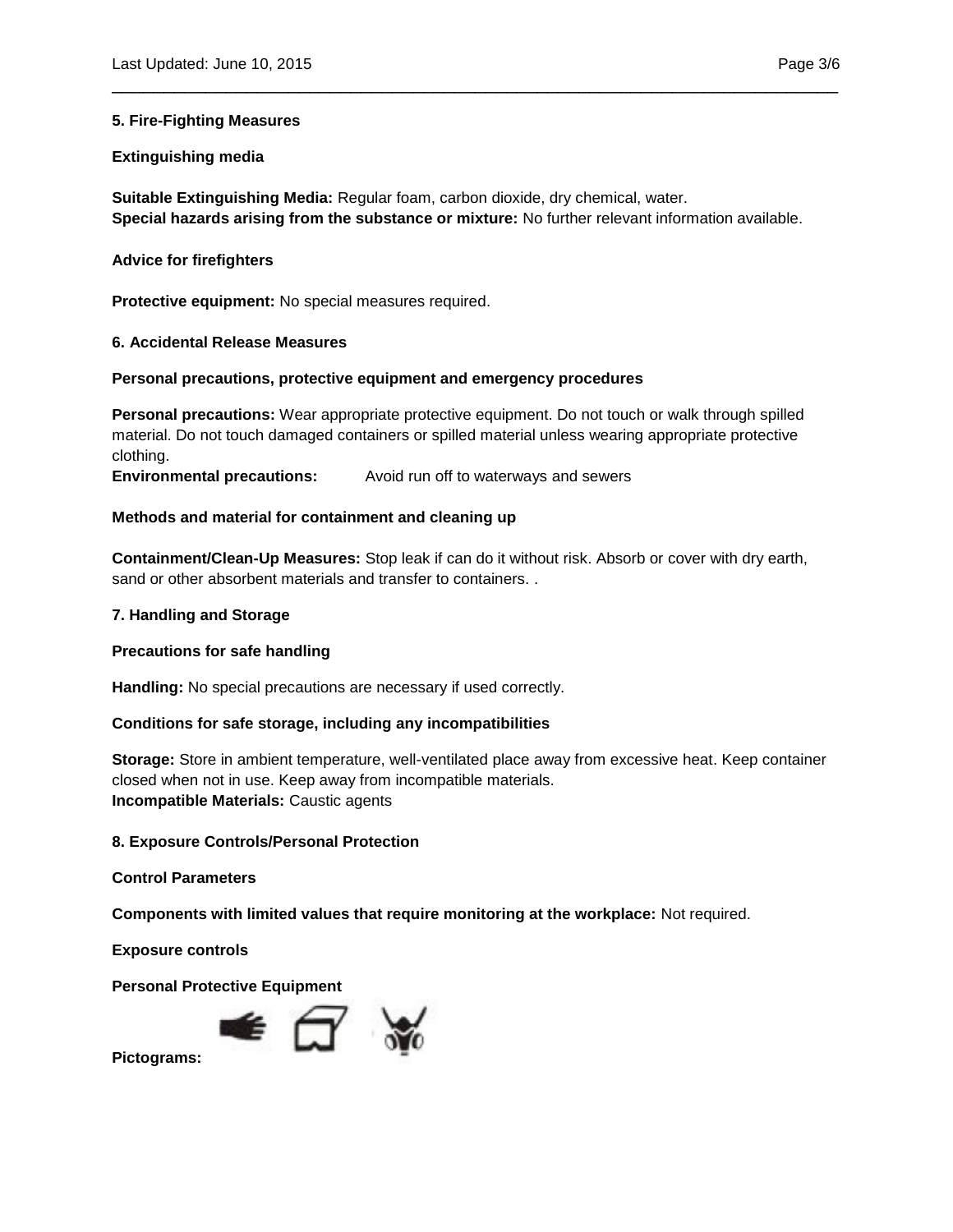**Respiratory:** In case of insufficient ventilation, wear suitable respiratory equipment. Follow the OSHA respirator regulations found in 26 CFR 1910.134. Use a NIOSH/MSHA approved respirator if exposure limits are exceeded or symptoms are experienced.

\_\_\_\_\_\_\_\_\_\_\_\_\_\_\_\_\_\_\_\_\_\_\_\_\_\_\_\_\_\_\_\_\_\_\_\_\_\_\_\_\_\_\_\_\_\_\_\_\_\_\_\_\_\_\_\_\_\_\_\_\_\_\_\_\_\_\_\_\_\_

**Eye/Face:** Wear safety goggles

**Hands:** Wear protective gloves

**Skin/Body:** Where extensive dermal exposure may be expected, either a chemical suit or a chemical apron will be needed.

**General Industrial Hygiene Considerations:** Handle in accordance with good industrial hygiene and safety practice. Wash thoroughly with soap and water after handling and before eating, or drinking. Safety shower and eye wash should be available close to work areas.

**Environmental Exposure Controls:** Follow best practice for site management and disposal of waste. Avoid release to the environment.

# **9. Physical and Chemical Properties**

**Appearance:** Clear, yellow, viscous liquid **Odor:** Oil odour **pH:** Not applicable **Boiling Point:** Not determined **Melting Point:** Not determined **Flash Point:** Non combustible **Flammability:** Product is not flammable **Decomposition Temperature:** Not determined **Heat of Decomposition:** Not determined **Danger of Explosion:** Product does not present an explosion hazard **Upper explosion limits:** Not determined **Lower explosion limits:** Not determined **Vapor Pressure:** Not applicable **Vapor Density:** Not applicable **Evaporation Rate:** Not applicable **Density @ 20°C (68°F):** 0.92 ± 0.03 g/mL **Water Solubility:** Emulsifiable **Partition coefficient (n-octanol/water):** Not determined **Viscosity:** 70 ± 20 cPs (Brookfield LVF)

# **10. Stability and Reactivity**

**Reactivity:** No dangerous reaction known under conditions of normal use. **Chemical Stability:** Stable under normal temperatures and pressures. **Possibility of Hazardous Reactions:** No dangerous reactions known. **Conditions to avoid:** Exposure to excessive heat. **Incompatible Materials:** Caustic agents **Hazardous Decomposition Products:** Carbon oxides may form upon burning

# **11. Toxicological Information**

**Information on toxicological effects**

**Acute toxicity:** LD<sub>50</sub> (oral) (rat)>5000 mg/kg; LD<sub>50</sub> (dermal) >5000 mg/kg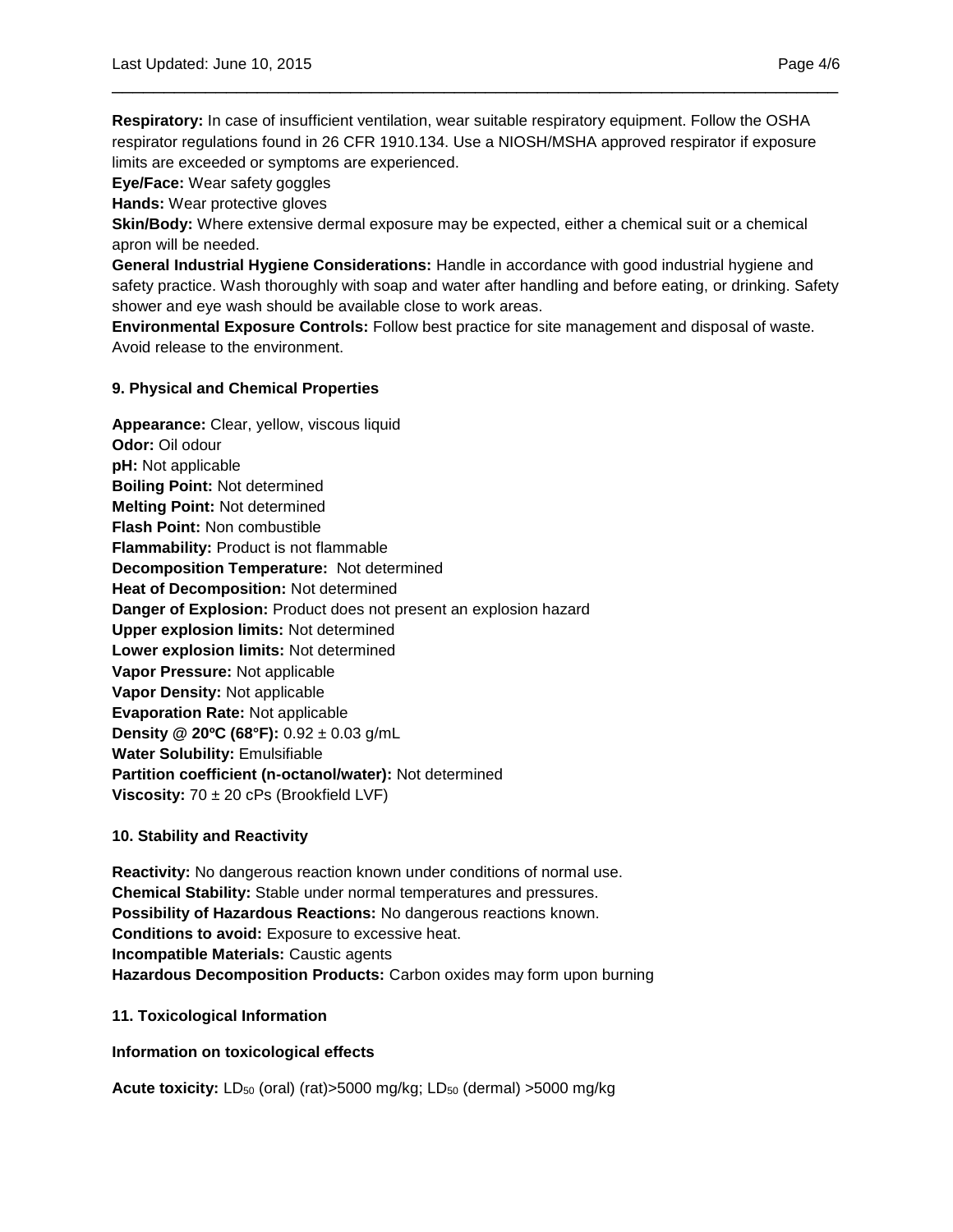# **Routes of Entry**

**Skin:** May be slightly irritating. **Eyes:** Minimally irritating to eyes. **Ingestion:** May cause gastrointestinal irritation. May cause nausea. **Inhalation:** None identified

# **Carcinogenic Categories**

# **IARC (International Agency for Research on Cancer):** Substance is not listed **NTP (National Toxicology Program):** Substance is not listed

# **12. Ecological Information**

**Toxicity:** No further relevant information available. **Persistence and Degradability:** No further relevant information available. **Mobility in Soil:** No further relevant information available. **Other Adverse Effects:** No studies have been found

# **13. Disposal Considerations**

# **Waste Treatment Methods**

**Product Waste:** Dispose of content and/or container in accordance with local, regional, national, and/or international regulations **Packaging Waste:** Dispose of content and/or container in accordance with local, regional, national, and/or international regulations

\_\_\_\_\_\_\_\_\_\_\_\_\_\_\_\_\_\_\_\_\_\_\_\_\_\_\_\_\_\_\_\_\_\_\_\_\_\_\_\_\_\_\_\_\_\_\_\_\_\_\_\_\_\_\_\_\_\_\_\_\_\_\_\_\_\_\_\_\_\_

# **14. Transport Information**

**DOT Classification:** Not regulated by US DOT Highway regulations. **U.S. Surface Freight Classification:** NMFC item 155050, LTL Class: 70 Insecticide **UN Number:** Non-Hazardous. Not regulated. **IMDG Class (sea):** Non-Hazardous. Not regulated. **IATA Class (air):** Non-Hazardous. Not regulated. **Marine Pollutant:** No **Packing Group:** Not regulated. **Hazard Label(s):** Non-Hazardous. Not regulated. **ADR Class (road):** Not regulated. **Proper Shipping Name(s):** Not regulated. **Reportable Quantity:** None

**15. Regulatory Information**

**Safety, Health, and Environmental Regulations/Legislation Specific for the Substance or Mixture**

**SARA:** N/A **Section 355 (Extremely Hazardous Substance):** Substance is not listed. **Section 313 (Specific Toxic Chemical Listings):** Substance is not listed. **TSCA (Toxic Substance Control Act):** Substance is not listed.